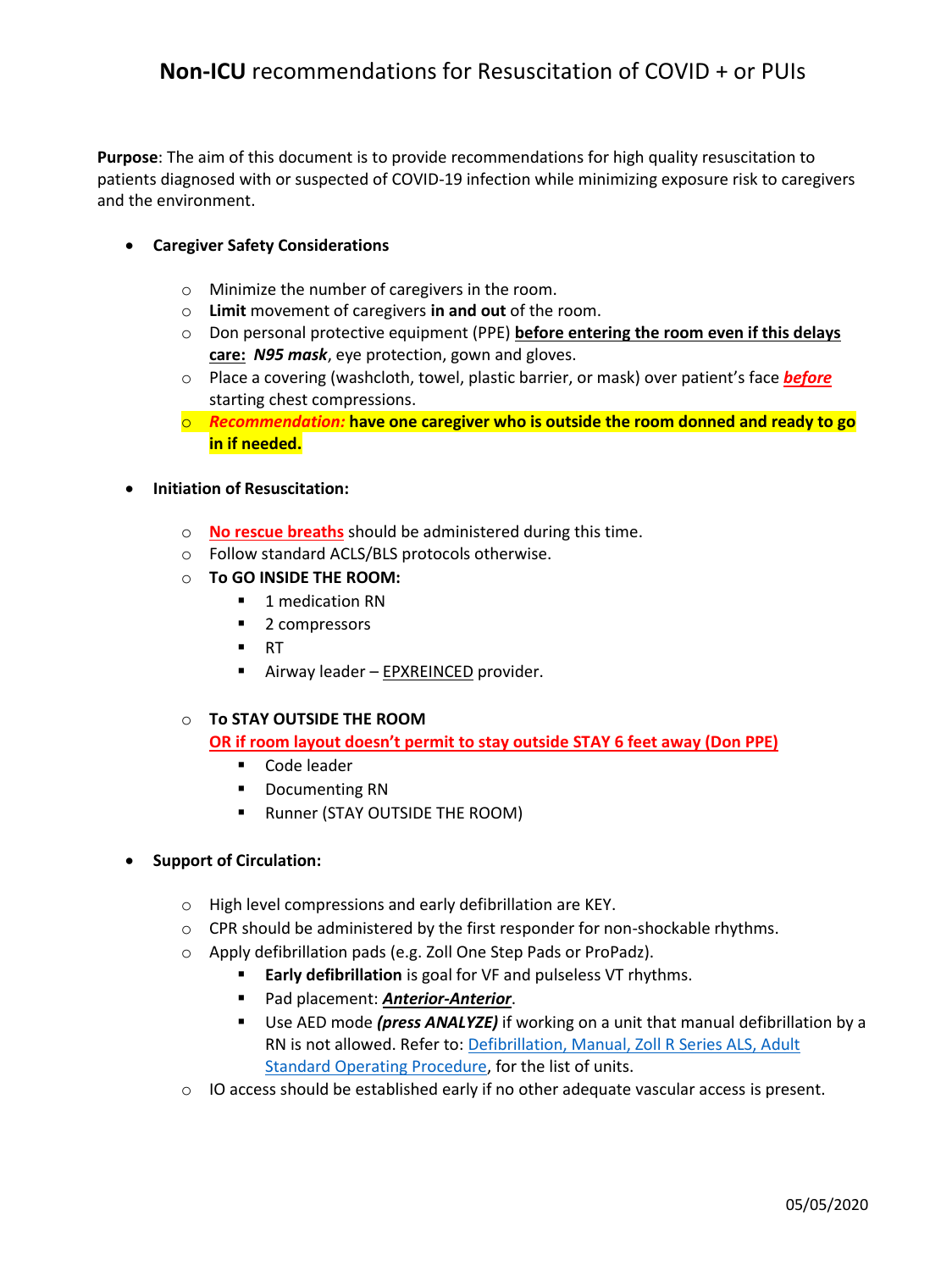# **•** Support of Breathing:

- o **BVM should not be administered, EARLY INTUBATION is recommended.**
- o **Hold compressions during intubation.**
- o A video laryngoscope is the first-line intubating device.
- o Fiber-optic bronchoscopy is **highly discouraged** due to aerosolization risk.
	- **Disposable video bronchoscopes should be used if absolutely unavoidable.**
- o Place an HEMF or HEPA filter between the LMA and the bag.
	- **MET/Rapid response teams should bring with them.**
	- **Place a covering over the face and LMA before ventilating**
	- Give the first breath after filter is in place.

### **Medication Administration:**

- o Crash cart and medication box should be kept **OUTSIDE the room OR if room layout doesn't permit to stay outside the room STAY 6 feet away from the event (Clean all equipment after the code prior to taking it out of the room)**
- o Medication preparation RN-
	- Handle all medications with clean, gloved hands.
	- Do not touch anything in room except medication.
	- Hand medication to nurse administering medications, AVOID TOUCHING.

#### DONNING/DOFFING SEQUENCE TO CHANGE FROM SURGICAL MASK TO N95 MASK

- Doff gloves
- Perform hand hygiene
- Doff eye protection
- Doff surgical mask
- Perform hand hygiene
- Don clean gloves
- Don N95 mask
- Don eye protection

Use buddy system if caregivers are available